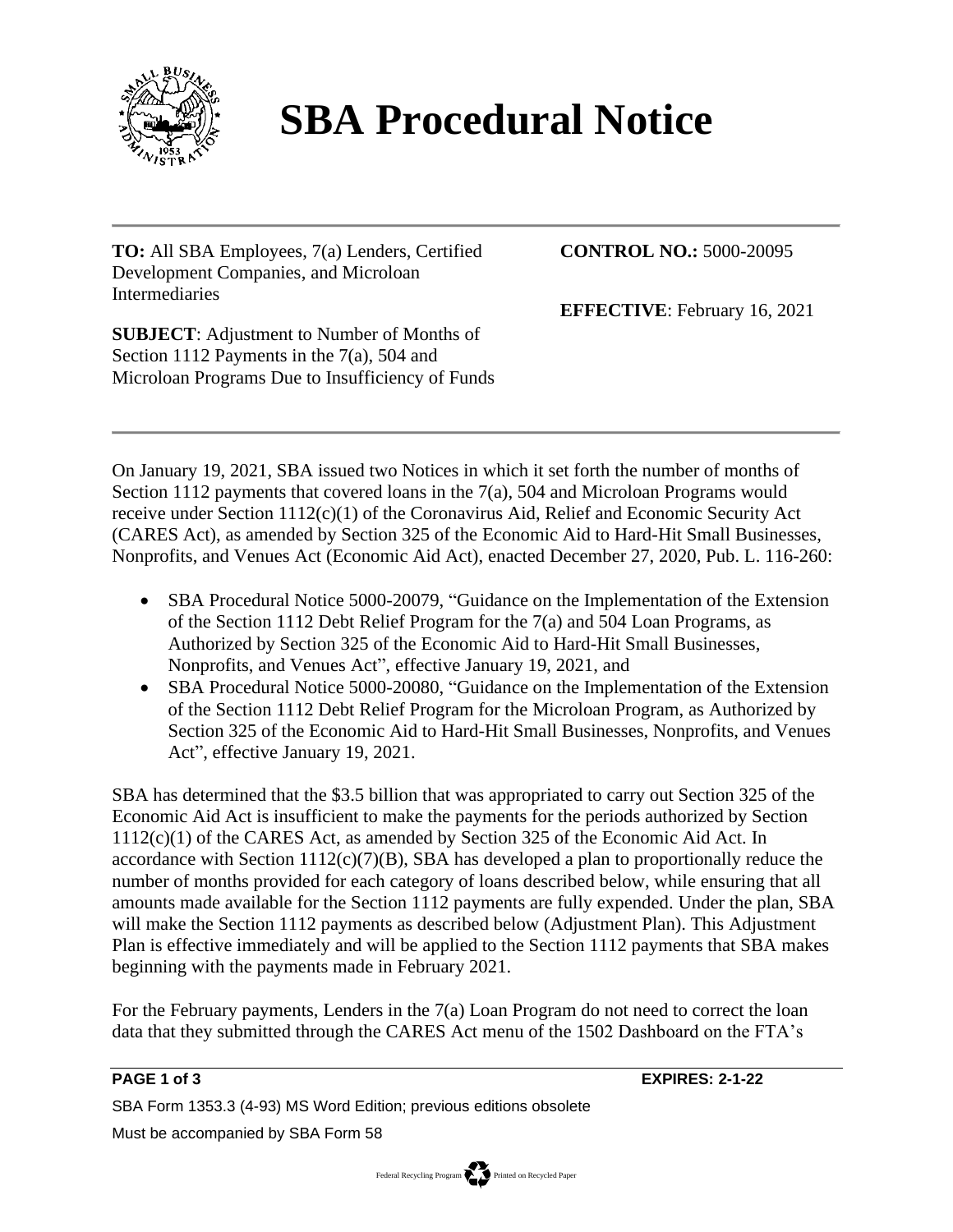website (Section 1112 Report). SBA will adjust the number of months of payments for the covered loan based on the Adjustment Plan. In the event that the payment made by SBA results in an underpayment or an overpayment, refer to Section IV of SBA Procedural Notice 5000- 20079 for instructions related to reconciliation of payments.

Except as provided in this Notice, all other guidance provided by SBA in SBA Procedural Notices 5000-20079 and 5000-20080 continues to apply.

A. Newly Eligible First Round Loans

For a 7(a) or a 504 loan that was approved on or before September 27, 2020 and fully disbursed on or after September 28, 2020 (referred to as "Newly Eligible First Round Loans" in Procedural Notice 5000-20079), SBA will make the Section 1112 payments for a 3-month period (instead of a 6-month period). (Note that, for loans that were approved and fully disbursed on or before September 27, 2020, SBA will continue to make the Section 1112 payments for a 6-month period, as authorized under the original CARES Act.)

- B. Second Round Section 1112 Payments for 504 and 7(a) Loans (except for loans made under the Community Advantage Pilot Program) Approved Before March 27, 2020
	- 1. For all 504 and 7(a) loans (except for loans made under the Community Advantage Pilot Program, referred to hereafter as Community Advantage Loans) that were approved before March 27, 2020, SBA will make the Section 1112 payments for a 2-month period (instead of a 3-month period). This 2-month period of Section 1112 payments may cover amounts that are past due at the time that SBA makes the February Section 1112 payment, subject to the monthly payment limit of \$9,000.
	- 2. If the 504 or 7(a) loan is made to a borrower that, according to the records of SBA, is assigned a North American Industry Classification System code beginning with 61, 71, 72, 213, 315, 448, 451, 481, 485, 487, 511, 512, 515, 532, or 812, SBA will make the Section 1112 payments for an additional 3-month period (instead of an additional 5 month period) immediately following the end of the 2-month period provided in paragraph B.1 above. SBA will not begin to make the payments for this additional 3 month period until SBA provides to 7(a) Lenders and CDCs a list of their respective borrowers with each borrower's assigned NAICS code.
- C. Second Round 1112 Payments for Community Advantage Loans and Microloans Approved Before March 27, 2020

For Community Advantage Loans and Microloans that were approved before March 27, 2020, SBA will make the Section 1112 payments for a 5-month period (instead of an 8-month period). For Community Advantage loans, for the February Section 1112 payments, SBA will make a maximum of 2 months which may be applied to past due amounts (not to exceed 120 days). If additional funds are needed to cover past due amounts, the remaining 3 months of payments in

**PAGE 2 of 3 EXPIRES: 2-1-22**

SBA Form 1353.3 (4-93) MS Word Edition; previous editions obsolete

Must be accompanied by SBA Form 58